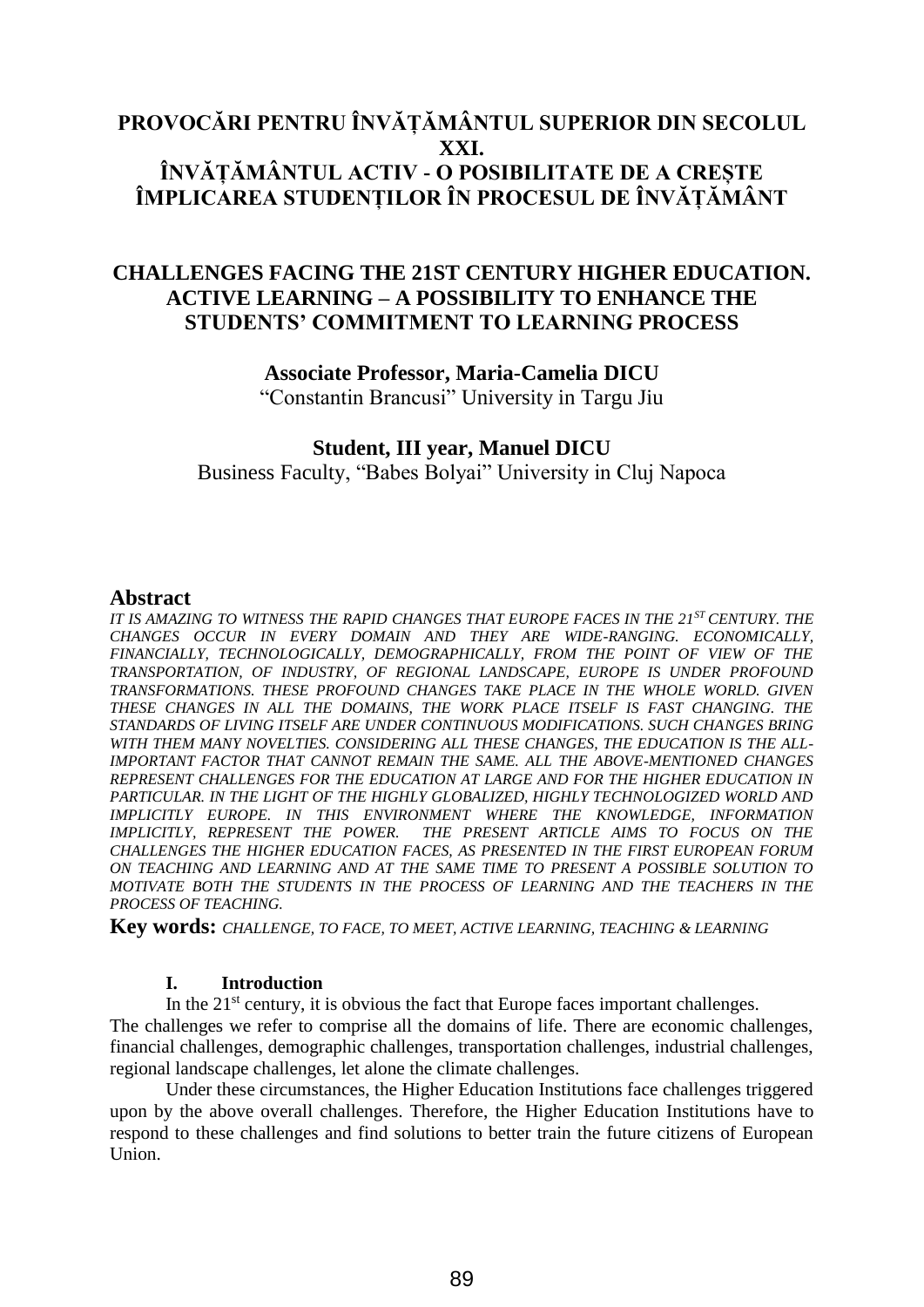The First Forum on Teaching & Learning exposed some of the challenges, yet, at the same time, the participants suggested solutions. Our paper, thus, deals with the challenges facing the Higher Education Institutions, examines the first plenary speakers' suggestions and propose, in the case of the teacher as a leader, the active learning approach, as a possibility to enhance the students' commitment towards the teaching  $\&$  learning processes. Some edifying examples are presented in order to underline the all-important change in teaching methodology.

#### **II. Challenges**

In the period 28-29 September 2017, in Paris, the First Forum on Learning and Teaching gathered presidents of universities of the EU member states. The University *Pierre e Marie Curie* hosted the academic gathering. The theme of the conference was *Meeting Challenges Together* and carried out in four Plenary Sessions apart from every day parallel sessions. The vice-president of University in Bucharest represented Romania at this all-important forum. We will deal with the Plenary Session I of the forum, which set the tone of the conference, that of searching and looking for solutions to enhance the quality of both teaching and learning.

The speakers of the Plenary Session I were Jean Chambaz, member of the EUA, European University Association, board member and Chair of the L&T Forum Steering Committee and President of the *Pierre and Marie Curie* University in Paris, France. The second speaker in the I Plenary Session was Sarah Linch, Head of Sector Higher Education in Directorate – General Education, Youth, Sports and Culture, European Commission.

The president of *Pierre and Marie Curie* University in Paris, Jean Chambaz talked about the general theme itself, *Meeting Challenges Together.* In this sense, Jean Chambaz suggested to the audience to increase attention on L&T, to identify the strategies of universities for developing L&T, the modernization of EU and a new agenda, governmental pressure often connected to cutting funds. He also drew attention on the fact that he forum itself represented EUA initiative to support, exchange of new practices and new ideas in L&T, Pan-European university collaboration and above all an European dialogue to establish the of the European Higher Education, 20 years after the Bologna Process.

While Jean Chambaz spoke about putting the challenges in front of Higher Education together, Sarah Linch set the challenges in a wider political context. Her presentation, *Policy on Teaching and Learning in Higher Education* discussed the Commission White Paper on the future of Europe, which took place on 25 March 2017, in Rome. The head of the High Education sector discussed the White Paper regarding the future of Europe under the profound economic and societal changes brought by the recession in USA. Under these circumstances, the younger generation is acutely challenged under the premise that it might be less well off than their parents. On the other hand, the head of the HE sector presented the scenarios envisaged by the White Paper in Rome, for the 27 member states of EU. The first scenario put that the member states carry on together on the way of a common policy. The second envisaged a single market for the 27 member states. The third pointed that those who wanted more should do more in accomplishing the European desiderata. The fourth referred to doing less by the member states, yet more efficiently. While the fifth scenario envisaged to carry on more action together.

Jean Chambaz stated that the challenges in front of the Higher Education were the challenges that the society itself met. That is, globalization, seen as a threat not an opportunity. The president of "Pierre and Marie Curie" referred to the second challenge in the digital revolution seen as a profound transformation of all activities and processes through the overwhelming volume of internet information. Despite the digitalization era, the society and the Higher Education implicitly faces the difficulty of having an informed public. Given these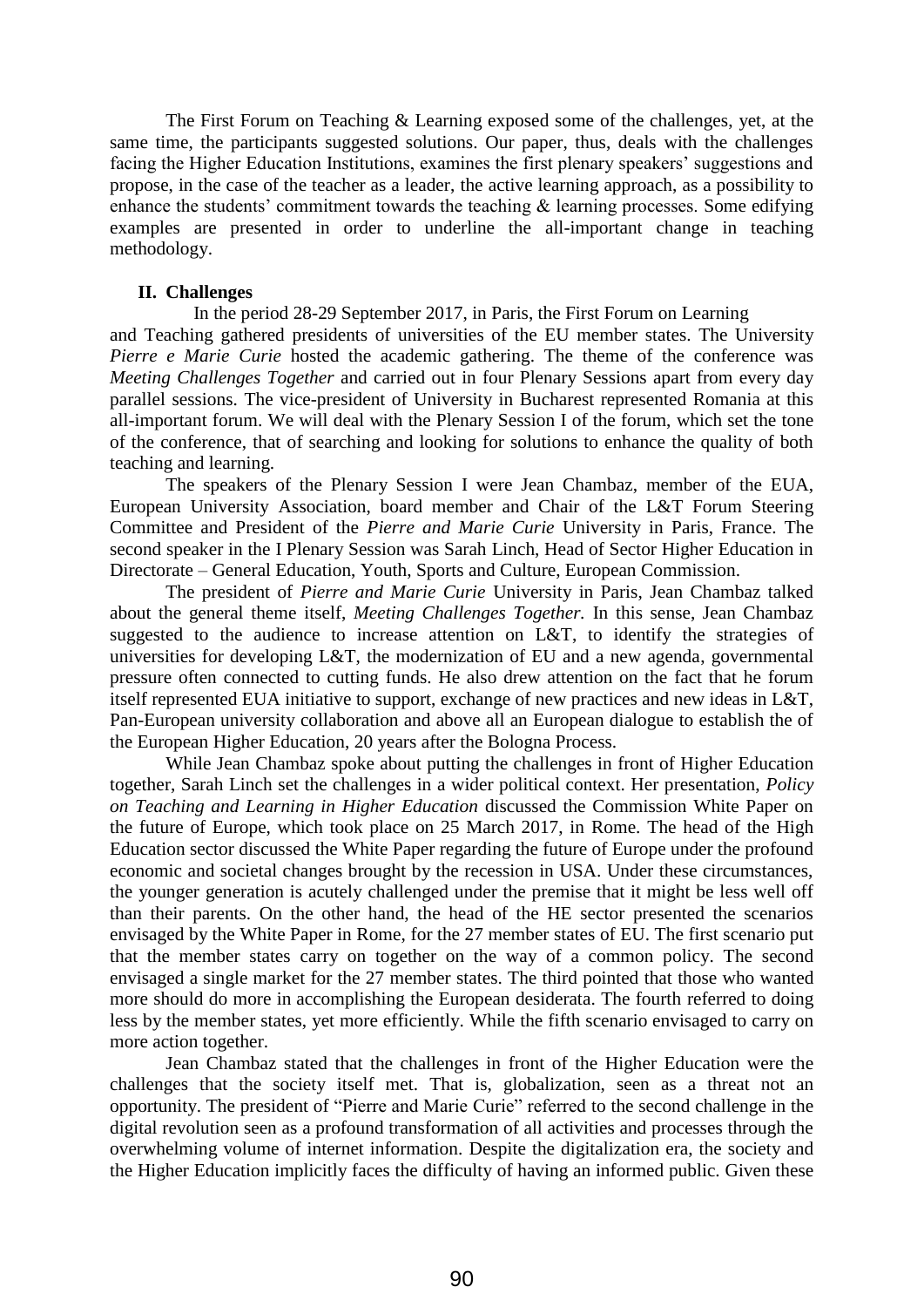circumstances, universities meet new demands in the high enrolment in the worldwide HE, greater variety of student population as well as the need for greater choice of education.

Whether Jean Chambaz spoes about challenges mostly, Sarah Linch proposed an EU renewed agenda for HE in the context of Eurydice Report on Citizenship Education in 2017. The renewed agenda regarded excellence in skills development, inclusive, connected systems, higher education and innovation, more effective HE systems.

The remedies that Jean Chambaz proposed referred to the immediate actions for the universities in that they should train the students to be agile and efficient in the knowledge society under the conditions of rapid jobs development requiring life-long learning.

On the contrary, Sarah Linch discussed the continuing of the professional development. She suggested that in the hands of Higher Education institutions there are few large-scale initiatives. She brought to the participants attention the fact that teaching itself was undervalued in that the junior and middle rank staff were required more teaching that to senior staff. She also signalled that research was valued more than teaching. On the other hand, the head of HE found some challenges and at the same time opportunities facing teaching and learning in point of technological innovation, the diversity in terms of age and background. Because of the digital area, more learning styles emerged in terms of shorter attention span, motivational issues and lack of receptiveness to "sage on the stage" teaching. In the 21<sup>st</sup> century, there is more demand for new skills including the ability to learn on top of sector specific skills and knowledge and there is more need for the citizenship/ civic education of tertiary level.

Yet, both Jean Chambaz and Sarah Linch suggested concrete actions. Thus, Jean Chambaz spoke about the First European Forum on Learning and Teaching proposing four thematic peer groups in building links between researches and teaching undertakings, in empowering the students to prepare for their future as European professionals and citizens; the teachers should address to larger and more diverse students bodies. Above all, the Forum fostered engagement in the development of teaching and learning.

Sarah Linch's concrete actions referred to ensuring flexibility in the curricula by enabling innovation, encouraging open learning and innovation ecosystems to develop 21<sup>st</sup> century skills. Moreover, evidence should be built about the characteristics of the students' population. Incentives should be offered to the institutions to enhance teaching and learning as opposed to just research. Dialogue and knowledge sharing should be developed. Support for pedagogical skills development should be given; the high-quality innovative teaching should be rewarded. The students' trends should be aligned with human resource management in Higher Education Institutions.

Yet, Jean Chambaz suggested recommendation to all responsible elements in the process of L&T. To the students, he recommended to learn how to learn, to be engaged in continuous learning and ongoing adjustment. The students should be able to develop critical thinking and sort from the huge amount of information. They should acquire the skills and competences necessary to the future citizen. The students should increase their international experience in order to adjust to the larger world.

Jean Chambaz's recommendations for the HE institutions included building a culture on L&T. The HE institutions should learn to teach the students how to learn. The institutions should incorporate the wide range of tools and approaches to education and more customized ways of learning. The institutions should ensure orientation services from day one to graduation. They should also favour and acknowledge the investment of staff in L&T activities.

For the national governments Jean Chambaz recommended to ease the regulation to reinforce the academic and staff autonomy. The governments should promote university driven initiatives and they should allow experimentation.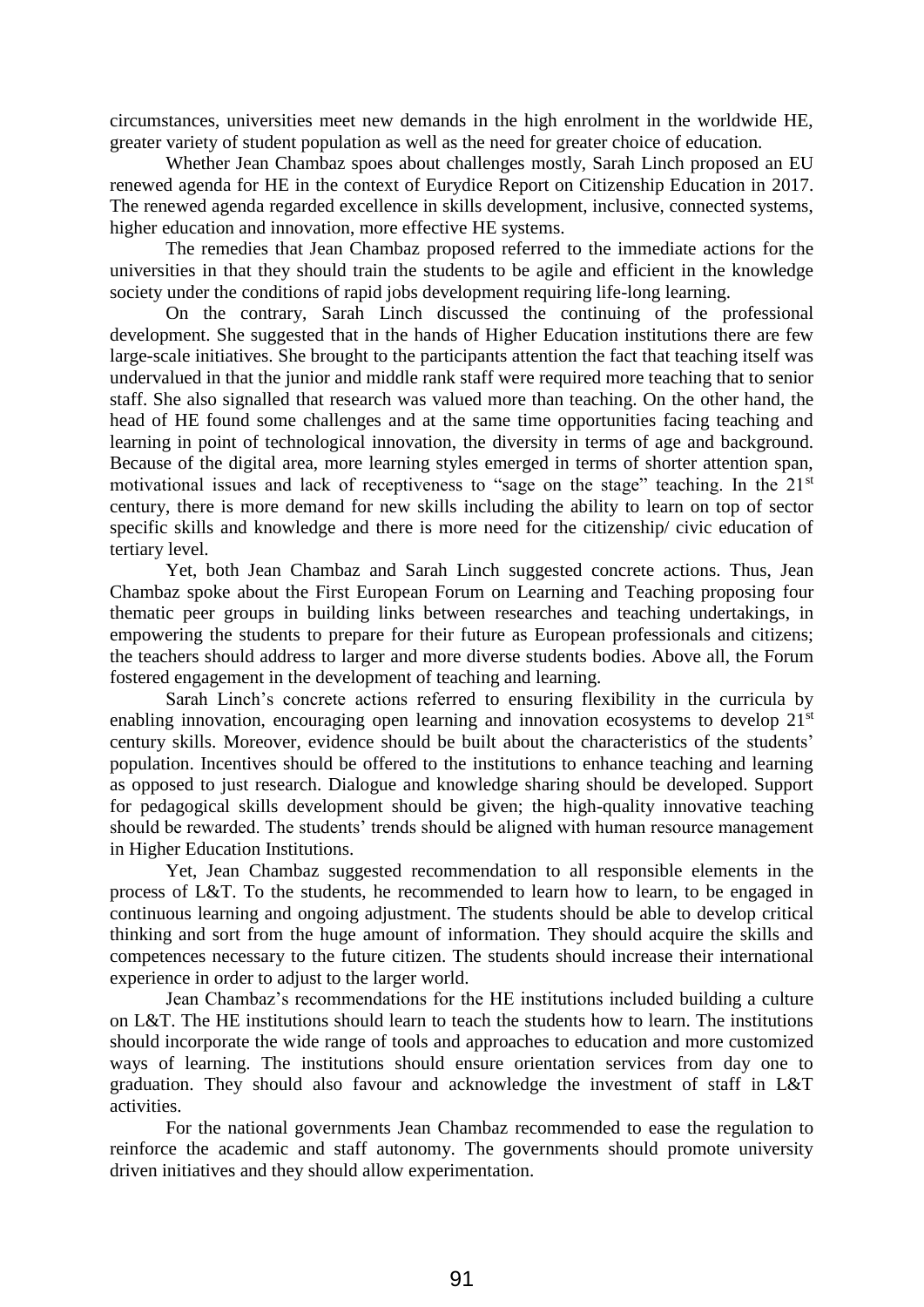The recommendations for both the national governments and EU referred to acknowledging the contribution of L&T to the current challenges. They, both, should develop policies and measures to support L&T. They should provide funds for sustaining experimentation. A continuous dialogue should exist among the thematic groups to identify the best practices (in this sense, a new L&T forum planned for 2019), to provide informed recommendations to the policy makers and stakeholders to a new stage of the Bologna process.

Sarah Linch's concrete actions comprised four directions. 1. What should people study – graduate tracking, EU coalition. 2. Effective teaching – Erasmus+ staff mobility and pedagogical training projects. 3. Well-designed curricula – work placement and support for digitalization. 4. Work with OECD – review of HE resources and teching creativity and critical thinking.

## III. **Active Learning – a Possibility to Enhance the Students' Commitment in the Learning Process**

The 1st European Forum on Teaching and Learning taking place on 28-29 September 2017, organised by EUA in collaboration with La Conférence des Présidents d'université and hosted by Université Pierre ET Marie Curie, Paris, France gave some responses and solutions. As a member state of the European Union, Romania was represented by University of Bucharest.

Thus, the approach learning and teaching was in the forefront of the Forum in a globalized era jeopardized by the bulk of information and digital revolution. In the same line, the forum also sets some challenges for the students.

It is true that teachers should apply these steps in point of students. Nonetheless, it is we, teachers who should help the students how to learn. The most suitable environment is colearning – linking research and teaching. Moreover, proper regulations should be adopted for the universities to be assessed as hubs of research teaching. Until concerted efforts are applied, the same discrepancies among universities will exist. Until new programmes, adapted to the labour market, the gap among universities will be larger and larger.

No doubt, co-learning is an important aspect of the higher education, to be applied very quickly in this globalized highly digitalized world if we want our universities to survive and by offering interesting programmes and specializations to the students.

The question arising clearly, is the ministry prepared to assess the universities within the approach of linking teaching and research on the one hand and on the other of new programmes and specializations to train the young generation for their working life?

We talk about professional life and civic engagement. What about the happiness of the individual, which is the most important, coordinate of the human life speaking about both career and personal development.

Fostering engagement in the development of learning and teaching is also an essential aspect. Are the ministerial bodies to assess this aspect? Are we prepared to talk about these all-important questions as equal partners at the round table with Finland, which cherish the happiness of their people, or Poland, a highly developed country?

Speaking of the European Forum, there are countries, which found solutions, and there were countries that made complaints. In the first category, Finland and Austria discussed through their representative "Strategic anchoring of learning and teaching development". Finland talked about leadership different from management in that leaders create visions while managers create goals or leaders grow personally, managers rely on existing, proven skills (www.forbes.com, William Arruda contributor, "9 Differences between Being a Leader and a Manager", 15 November, 2016). Finland's conclusion was that implementing learning and teaching strategy referred to changing management. The following conclusion was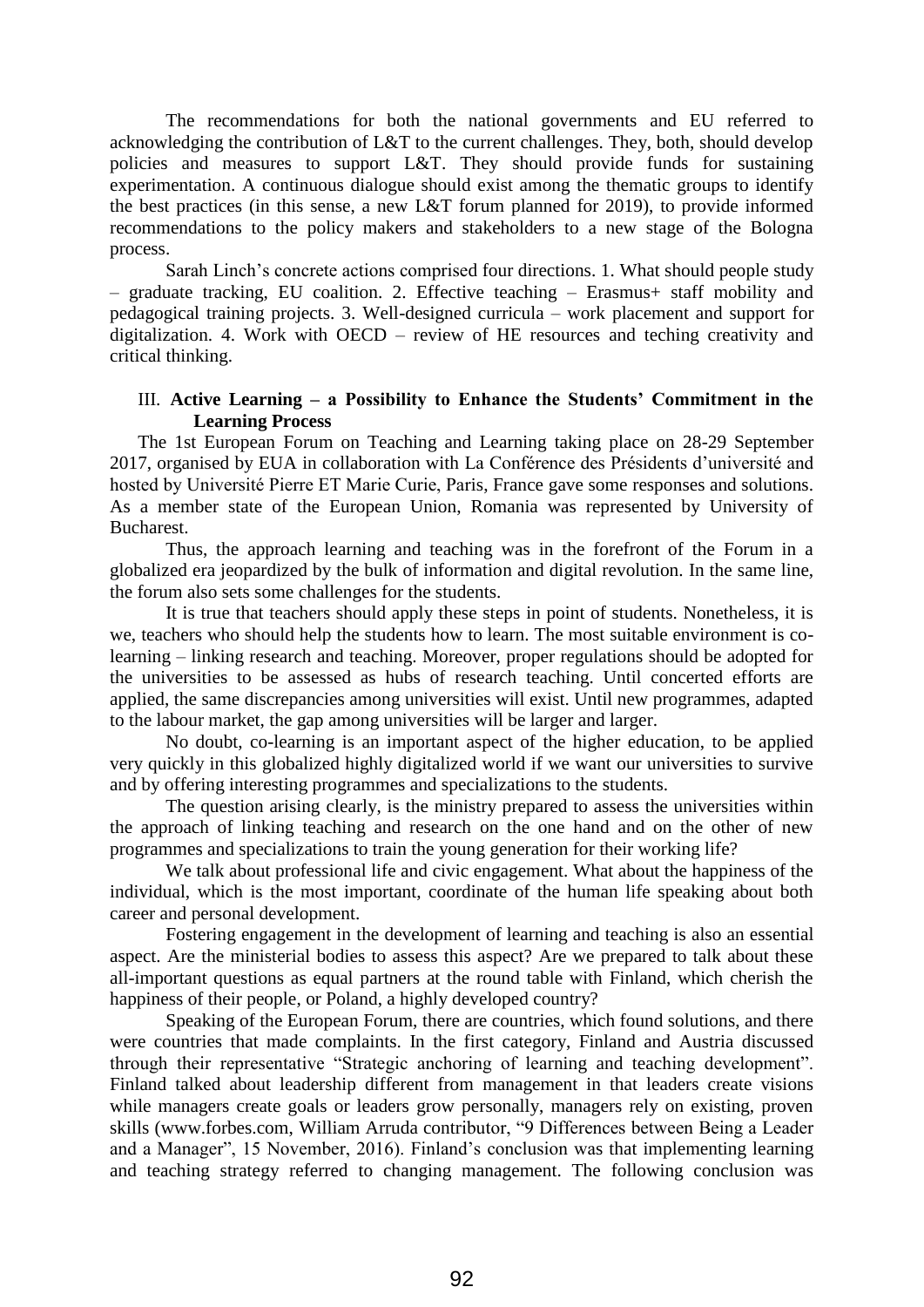enlightening "change is disturbing when it is done to us, exhilarating when it is done by us", Rosabeth Moss Kanter.

In the same category, Poland and France discussed "Recognizing, fostering and celebrating teaching enhancement." Poland came with concrete solutions. The Polish representative proposed 1. Annual teaching day/ festival of teaching 2a. Programme lab 2b. Future workshop 3. Teaching excellence awards.

In the other category and while Austria, Finland, France and Poland proposed solutions, Italy and Romania complained about 1. Lack of participation and engagement of students. Commentary. However, do all the teachers really engage in the learning process? 2. Lack of time and motivation for the academic staff. Commentary. Under these circumstance, how engaged can be the educators? 3. Lack of student self-awareness and self-reflection skills. Commentary. Can the educators cultivate self-awareness and self-reflective skills if they are demotivated themselves?

A possibility to enhance both the students' commitment and the teacher motivation to go on what they have begun is the active learning. Mick Healey et. al [1] finds appropriate to call the teachers' demotivation in the students' lack of commitment in the process of learning, "Cri de Coeur". Discussing the concept of active learning, the author puts it, quoting other authors (Bryson et al.) dealing with the subject matter that the concept of active learning encompasses perceptions, expectations and experiences of existing as a student and concomitantly building the ides of being a student.

According to the study mentioned above, the student is the hub of the curricular activities. Therefore, the curriculum, as the imaginative design, should encourage and engage the creativity of the students, while the engagement should test the effective curriculum. In other words, active learning is sees an as the key for student engagement. Why? Because "Learning is not a spectator sport" (Chickering & Gamson: 1987, quoted by Healey, p.2).

Because students will not learn just sitting in their desks and listening to the teacher, memorizing and answering questions. Instead, they must talk about what they learn, write about what they learn and apply what they learn. Consequently, the students should learn from experience by linking *to do* with *to think*. Accordingly, the most effective way to link *to do* with *to think* is **inquiry based learning. Inquiry based learning** may take place in the field, in the studio, in the laboratory or in the classroom, doing research using real sites. Therefore, in the context of my study domain, Literature, the best means is the classroom inquiry based on real sites.

Yet, in order to include high impact activities within the learning and teaching process, to encompass these high impact activities in in curricula is vital. Because the overall idea behind active learning and students' engagement is experiential learning. The learning becomes the vehicle whereby the knowledge is obtained by transformation of the experience [Kolb quoted by Healey, p.3]. Where the nature of learning has four stages: experiencing, reflecting, generalising and testing.

Moreover, it is the duty of the teacher to design his teaching by taking into consideration the students' background and needs. The teacher's role is to attend the process of learning, "teaching for understanding approach". Therefore, linking knowing and doing may be a possibility to enhance teaching-learning process, because it supports and understands how theoretical mastery is achieved through active learning.

Accordingly, in order to achieve the students' success in the current conditions of globalization, digitalization and profound changes in the workplace and in line with the recommendations of the First Forum on Teaching & Learning, a change in the teaching methods is necessary. Because, we, teachers must do everything in our power in order to obtain the students' engagement in the learning process, their success as future citizens and professional, ultimately.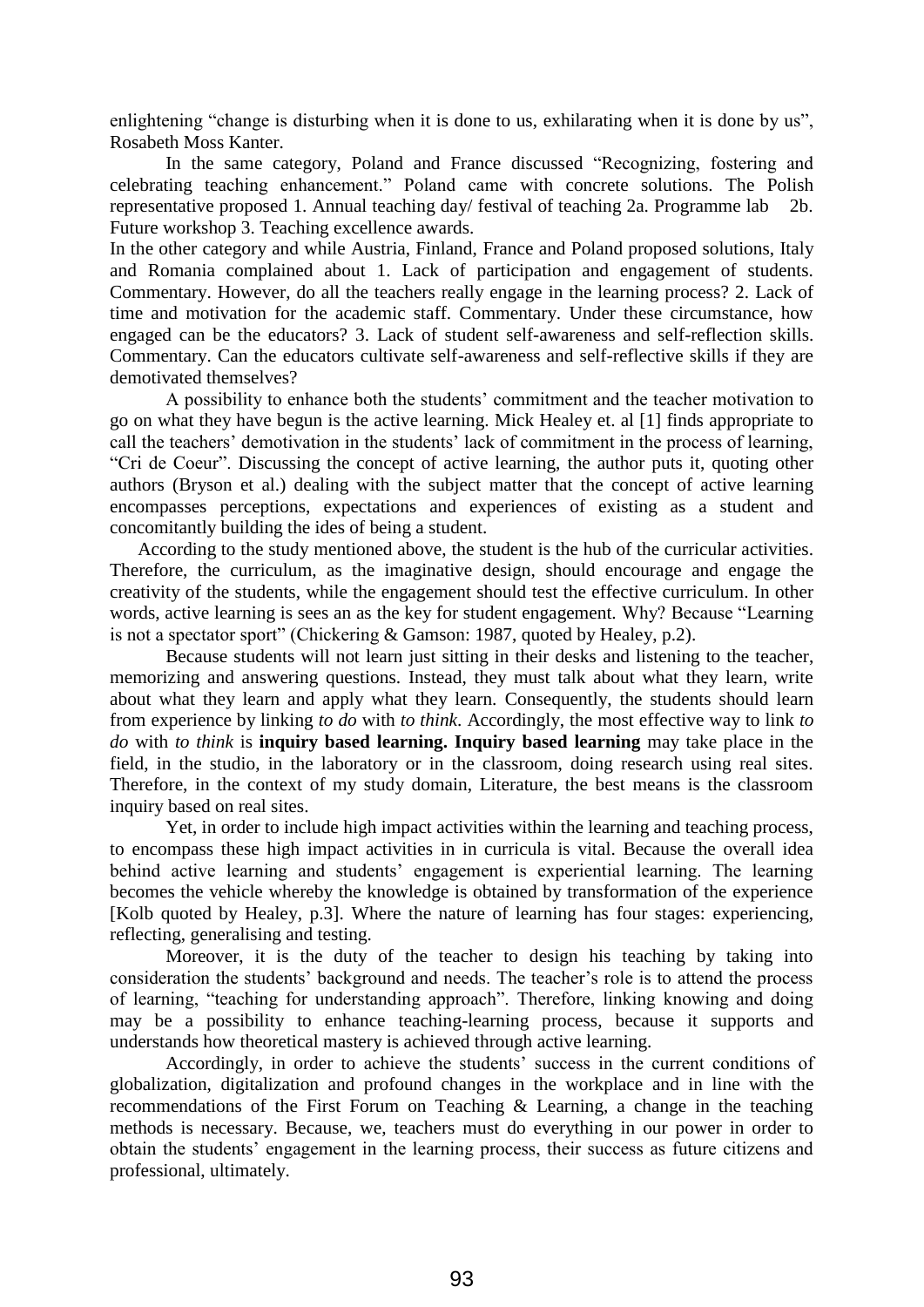Nonetheless, exponents of the active learning already exists in both "Constantin Brancusi" and "Babes Bolyai" Universities. Thus, in "Constantin Brancusi" University, during the English Literature, *Old English Literature*, *Seventeenth Century* and *Restoration*, *Romanticism* or *Irish Literature* the students have the opportunity to access real sites like the prestigious *Norton Anthology of English Literature<sup>1</sup>* . The students have to access the site and solve an inquiry. By solving this inquiry, the students are in the position to do research by their own and find out the cultural and historical characteristics of the studied period, as well as the features of the writers of the period.

Another example of active learning and linking doing with knowing is the School of Application founded in the same university. The aim of the School of Application is to prepare the students – future teachers – to better absorb teaching methods and working with students.

The example in "Babes Bolyai" University refer to the Faculty of Business, Business Administration specialization. Thus, the students in this specialization have the opportunity to link to do with to know by doing research on real sites. For example, during the course of *Corporate Finance*, the students are in the situation to examine *Bursa de Valori Bucuresti* directly and analyse the situation of the transactions.

Also an exponent of the Active Learning, during the *Human Resources* and Leadership courses the students have to access *Harvard Business Review* to do research. The aim is to explore genuine articles on the hot issues in Business Administration.

#### IV. **The Teacher as a Leader**

However, to operate a change in the teaching methods, a strong leader is necessary. The strong leader of exceptional skills has the task to transform and improve schools, especially Higher Education Institutions. Higher Education is the ultimate schooling degree. The Higher Education Institutions train the students to become the future professionals in all the domains, teachers, medical doctors, engineers, politicians etc.

The concept the teacher as a leader is as old as 1986 [Nappi, p.2]. The teacher as a leader can model teaching methods for other teachers. The teachers as leaders are in the position to decide upon the teaching and learning processes. By extending the role of the teacher-leader outside the classroom, they may be influencers for other teachers, as well.

The teachers as leaders can share their expertise in many roles. The teacher as leader possesses a set of skills [idem]. The influence of the teacher as leader teaching students goes beyond classroom. Thus, the teacher leader may be resource provider, instructional specialist, curriculum specialist, classroom supporter, learning facilitator, mentor, school leader, data coach, and catalyst for change or learner himself.

Yet, what is a leader? A leader, according to Manuel Dicu [p.56], who quotes Abraham Zaleznik [1977, Managers and Leaders], the essential elements of the leader are inspiration, vision and human passion, which represent the key elements to ensure the success of an organization. Abraham Zaleznik quoted by Manuel Dicu, also claims that the organization itself is a system with its own order based on tradition. Tradition is preferred to

**.** 

<sup>&</sup>lt;sup>1</sup> A Web Companion to

The Norton Anthology of English Literature, 8 th Edition

Explore English literature and culture with Norton Topics Online. Instructors may access the 8e Course Guide. You must register for the Norton Instructor's Resource Library and request a password in order to access the Guide.

Prepared by the Norton Anthology editors, this extensive, freely accessible Web resource for The Norton Anthology of English Literature offers twenty-seven topics for study and discussion. <https://www.wwnorton.com/college/english/nael/welcome.htm>